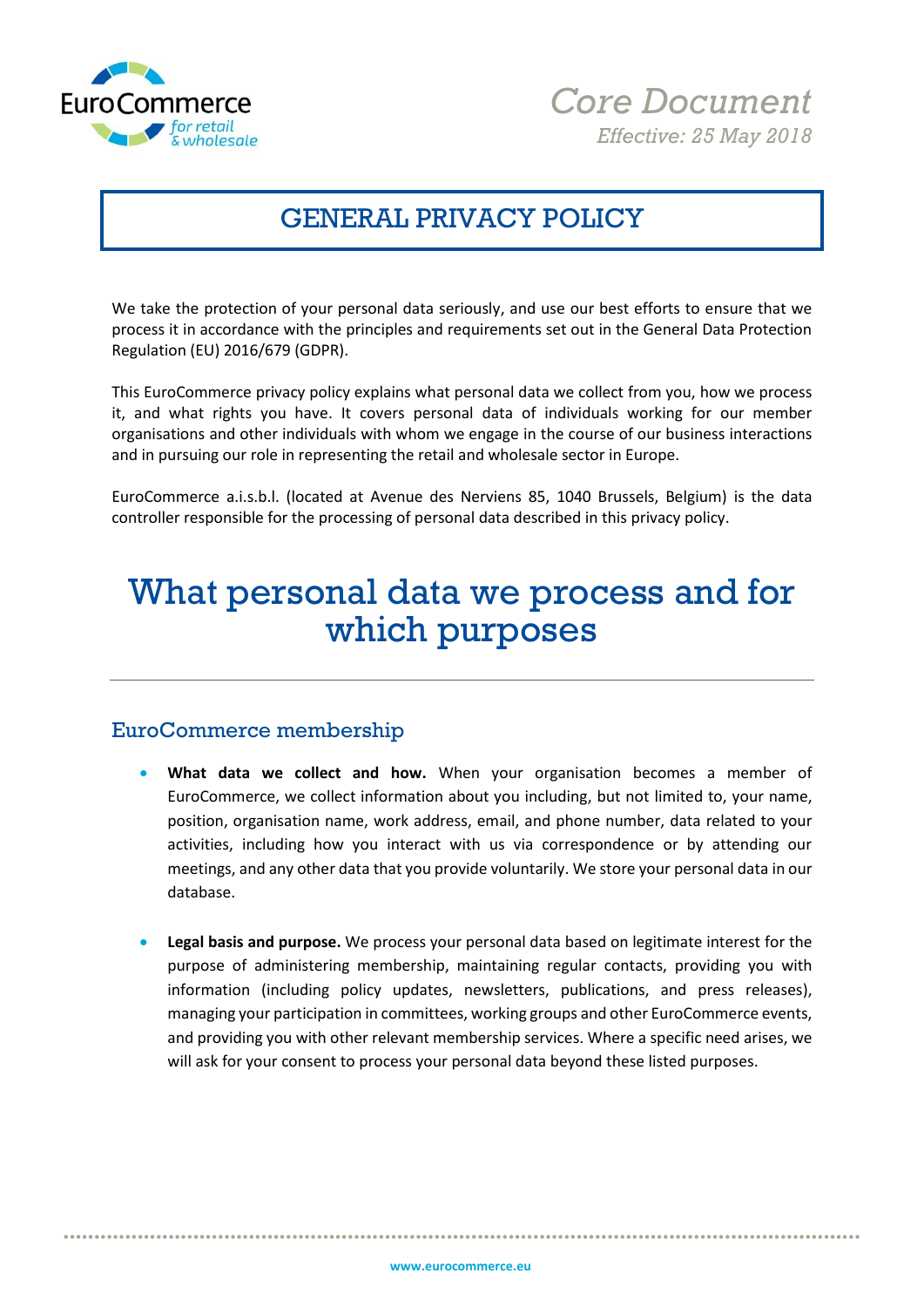### Activities, meetings, and events

- **What data we collect and how.** We collect your personal data, including your name, contact details, your position, and your organisation name, when we organise meetings, as well as at conferences and other public events we organise alone or in cooperation with others. Occasionally, we will collect additional information, such as your photo, your bio, or relevant ID card or passport details for security purposes when we organise the event at EU institutions' premises. During our events, we may record your image, which we may post on our website, on our social media page, or in our internal publications. Please let us know in advance if you object to us taking your photo or filming you, or publishing your image.
- **Legal basis and purpose.** We process your personal data based on legitimate interest, for the purpose of registration and identification, sending you relevant practical information, as well as follow-up messages, such as satisfaction surveys and similar, and for managing your participation in the event. We keep a record of your participation in our events as an attendee or a speaker. When registering for our events, you will be given a choice to opt-in to receive more information about the events we organise. You may manage your options at any time by contacting us a[t privacy@eurocommerce.eu.](mailto:privacy@eurocommerce.eu)

### Business interactions with stakeholders

- **What data we collect and how.** We may obtain your personal data via many other business interactions, such as when you contact us or we contact you to pursue our mission and business objectives, when we receive your business card or your business details from you directly, from third parties, or from public available databases. This may include, for example, European and national institutions, business and other stakeholders, prospective members, or journalists.
- **Legal basis and purpose.** We process your personal data based on legitimate interest for the purpose of keeping in touch with you, maintaining business relationships, informing you about issues important for us, and about our policy positions.

### Correspondence

- **What data we collect and how.** If you communicate with us by email, postal mail, or other form of communication, we may retain such correspondence and the information contained in, including your name, contact details, as well as the content of the communication.
- **Legal basis and purpose.** We process your personal data based on legitimate interest for the purpose of responding to you, keeping in touch, or keeping a record of our correspondence.

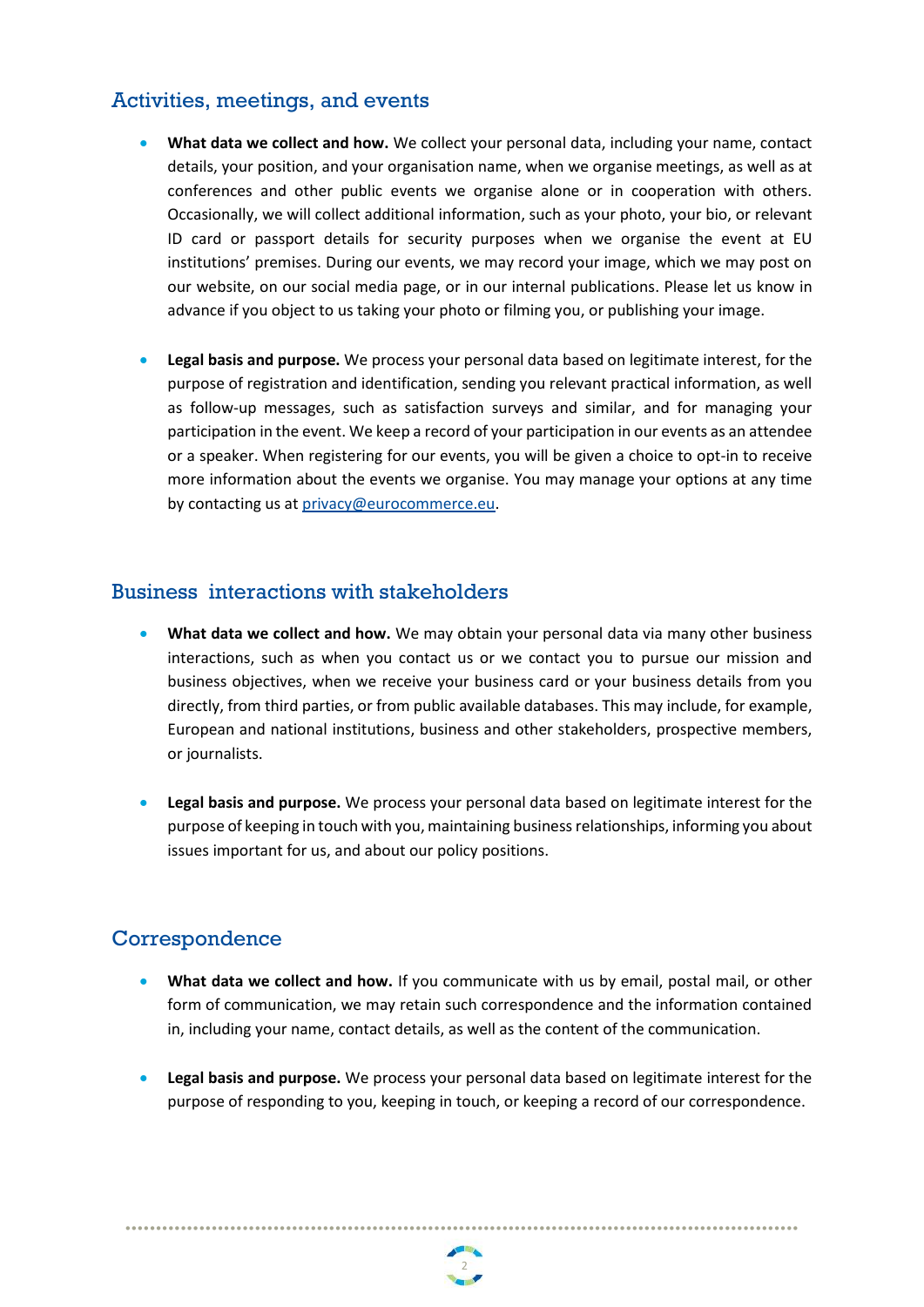### Service providers and business contracts

- **What data we collect and how.** We may also obtain your personal data, including your name, contact details, your position, and your organisation's name when your organisation provides goods and services to us, such as IT services, event management, catering, travel services, and similar.
- **Legal basis and purpose.** We process your personal data based on legitimate interest for the purpose of performing the contract, enquiring about goods and services, procuring new contracts, keeping in touch to pursue rights and obligations and generally to manage our business relationship.

### Information we collect automatically (Cookies)

Our website uses cookies. A cookie is a small text file placed on your web browser by websites that you visit while browsing the Internet. The cookie has a unique code which allows it to recognize your browser when you consult the website (cookie called "session"), or at your next visit (permanent cookie). Cookies are used to help make websites work efficiently, as well as to analyse traffic on websites. Cookies also allow websites to tailor information to individuals based on browsing preferences. Cookies are saved in a file on your computer or your mobile device. The website's server has only access to its own placed cookies, not to any other data saved on your computer or mobile device. The content of a cookie usually comprises the server's name which installed the cookie, an expiration date and a unique digital code.

The cookies we use do not collect data that reveal your personal identity and therefore do not make it possible for us to identify you.

#### **What cookies do we use?**

- **Strictly necessary cookies.** These cookies are essential for our website to function properly. They enable you to browse on our website and use its features.
- **Performance cookies.** We use Google Analytics to analyse the use of our website, for example, which pages are visited most often, or if some web pages issue error messages. This helps us improve your browsing experience. Google Analytics analyses your interaction with our website and stores information about IP address, operating system, web browser, pages visited, location of the users, and the device used. Google does not combine your IP address with any other information Google may have. Google provides certain privacy options and choices in this regard, which are described [here.](https://policies.google.com/technologies/partner-sites)
- Social widgets. Our website has buttons that link to Flickr, LinkedIn, Twitter, and YouTube. When you share content through one of those platforms, the providers of these third-party social widgets may set cookies to collect information regarding our website users and their interactions with the social widgets. When you do so, you are bound by the terms and conditions and the privacy policy of these social media.

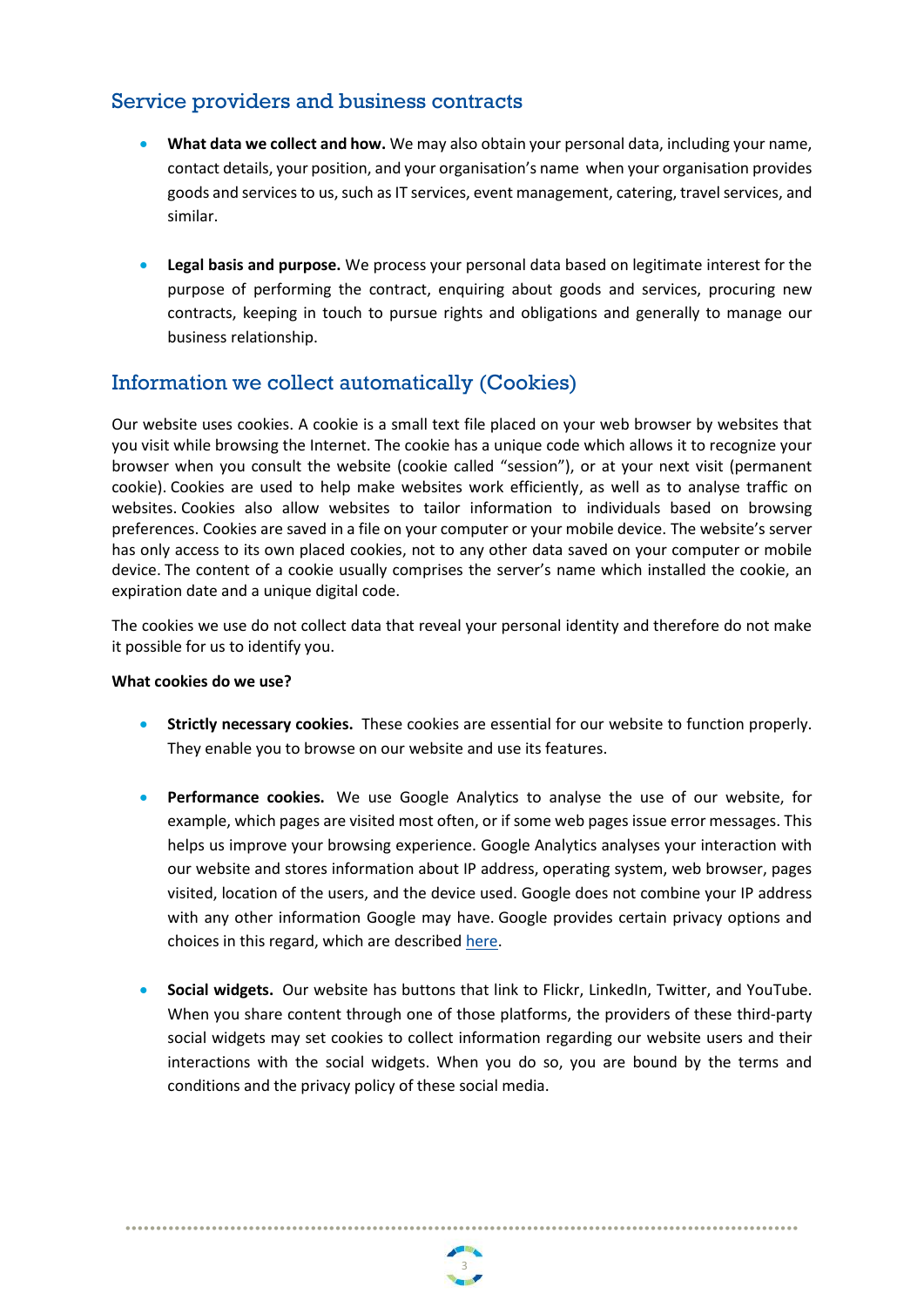#### **How to give your consent and manage settings?**

When visiting our website for the first time, a cookie banner will appear. By continuing your visit on our website, you consent to our use of cookies as specified in this cookie policy.

**You can enable, disable or delete cookies through your Internet browser. In order to do this, follow the instructions provided by your browser. However, if you choose to disable cookies, some features of our website may not work properly.**

## With whom we share your personal data

We do not sell or otherwise disclose your personal data to third parties, unless you request it or **consent** to it, except as described in this privacy policy.

We may share your personal data with the following recipients:

- With **third party service providers** whom we engage to provide services. This may include data sharing services (such as WeTransfer) to transmit large files, email service providers to inform you about our events (such as Mail Chimp and Survey Monkey which are based in the U.S. and are certified under the EU-US Privacy Shield), image and video sharing services (such as Flickr, and YouTube), and other such similar service providers that we engage to provide technical support for carrying out our activities.
- With **EuroCommerce members and events participants** in the context of EuroCommerce activities and events, for example a committee or a working group, a conference or other such event.
- With **co-organisers or partners of our events.** If you do not wish that we share your personal data, please tell us when you register for events, or you contact us directly at [privacy@eurocommerce.eu](mailto:simon@eurocommerce.eu)

## Links to other websites

The EuroCommerce website includes links to third-party websites, including the websites of our members. These websites are not managed by EuroCommerce. Any personal data you provide on such third-party websites is subject to their privacy policies. We are not responsible for the practices and policies of such third-party websites. Please read their respective privacy policies for more information.

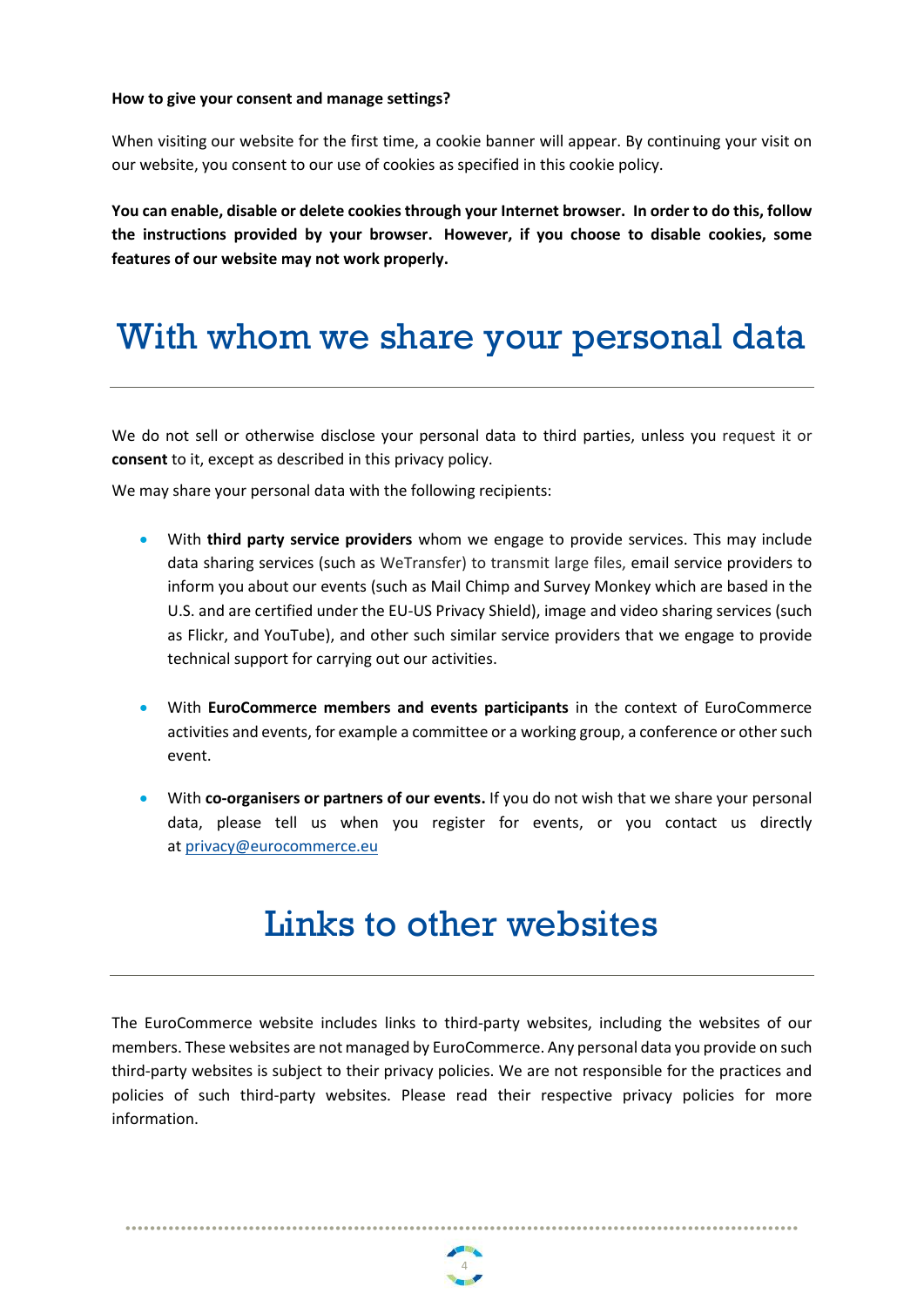# How long we keep your personal data

We keep your personal data for as long as it is necessary to provide membership services, to pursue our mission, to maintain the relationship with you, or to perform a contract. We will keep your personal data when you have left a member organisation or have changed positions, in order to engage with you in another capacity or to maintain the relationship.

As a general rule, we keep the record of your participation in our meetings and events for two years, unless we need to keep it longer, including for archiving purposes, for the purpose of complying with competition law, or for other relevant purposes.

For more information on how long we keep your personal data please contact us at [privacy@eurocommerce.eu](mailto:simon@eurocommerce.eu)

## Data security

We use necessary technical and organisational security measures to protect your personal data against accidental or unlawful destruction, loss, alteration, unauthorised disclosure of, or access to, or any other unlawful or unauthorised data processing.

We have trained all EuroCommerce staff, and we will do so regularly, about the importance of maintaining the privacy, confidentiality, and security of your personal data.

## Your rights

- 1. You have the right to know how we process your personal data (**access).**
- 2. You have the right to **correct** your personal data if it is inaccurate or incomplete.
- 3. Subject to certain exceptions, you may request us to **delete** your personal data if they are no longer necessary, if you withdraw your consent, or if you object to their processing, and there are no overriding reasons for us processing your personal data. You also have the right to **object** to us processing your personal data and **withdraw your consent** at any time. In particular, you may **object to us processing your personal data for direct marketing purposes,** such as sending you event invitations, publications or other information. You may unsubscribe from our communications via the means provided in the communications we send or by contacting us as indicated below.